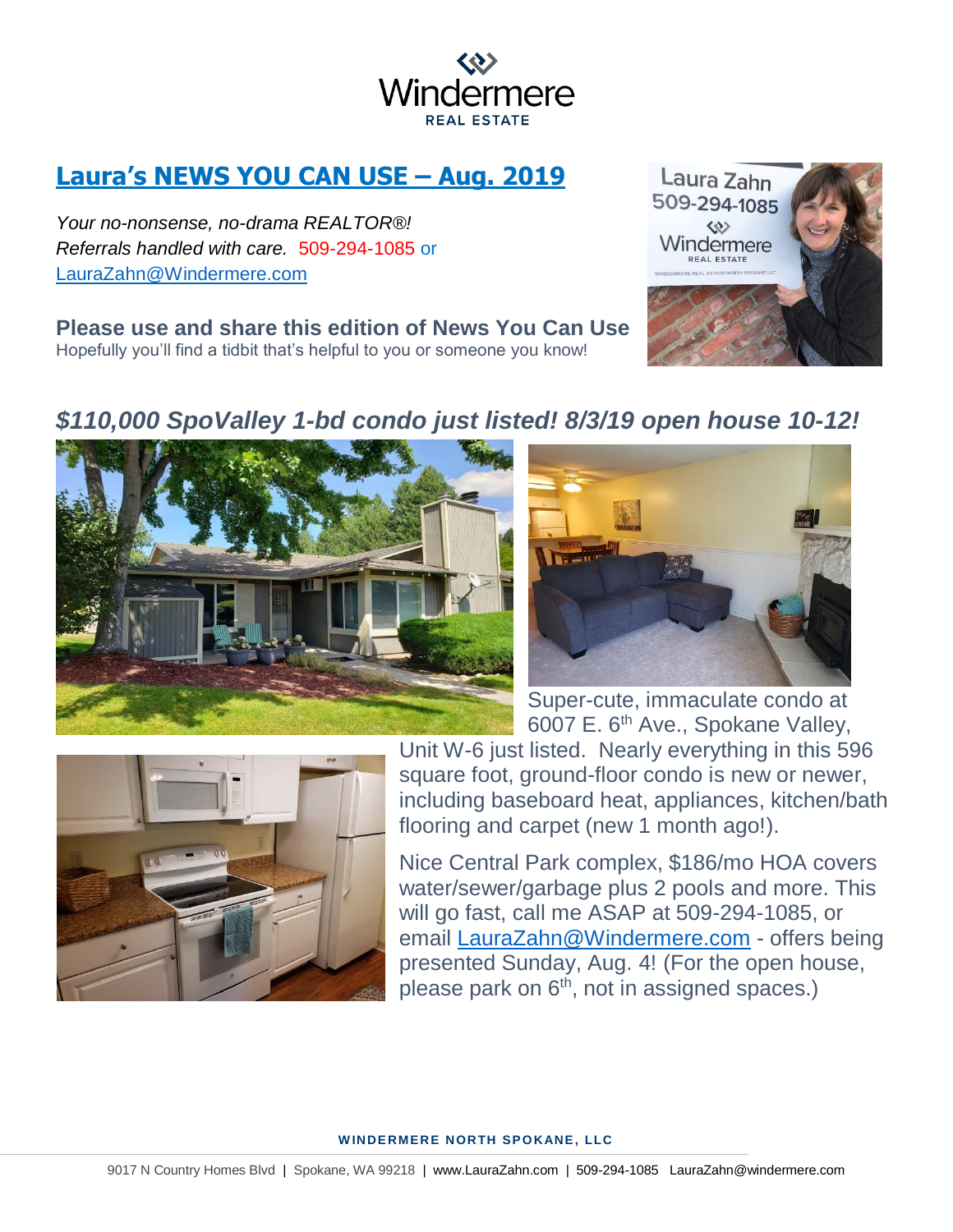### 2 **Is the welcome mat really out for buyers in Spokane's competitive housing market?**



Despite a July 22 story in the Spokesman Review about Spokane being one of the hottest housing markets in the country (duh…formerly-hot markets like San Francisco and Seattle have slowed), **it IS possible to find a home to buy here and to buy it!**

In talking with clients and buyers who come to open houses, as well as my Windermere colleagues, the buyers having the most trouble being able to purchase a home are those who:

- Are in the under \$200,000 market,

- Live out-of-town and can't look at a home the day it comes on the market,

- Who have a home to sell, making their offer contingent on selling their

own home,

-

- Who want a fully-updated, perfect move-in condition home, or
- Whose agent appears to not advising them about competitive offers, or they're not listening!

The under \$200K market continues to be difficult because buyers:

- Are concentrated here, with competing first-time buyers, Boomers wanting to downsize, and investors picking up rental homes;
- Take a back-seat to cash buyers if they are getting a mortgage (cash buyers require no appraisal and often can close the sale very quickly, perhaps as little as 2 weeks).

In other markets, many first-time, younger buyers won't consider

- bigger houses (too much to heat, clean and repair),
- houses that aren't within walking or bus distance to shopping, work or recreation, or
- which have not been updated with white shaker kitchen cabinets, backsplashes, etc.

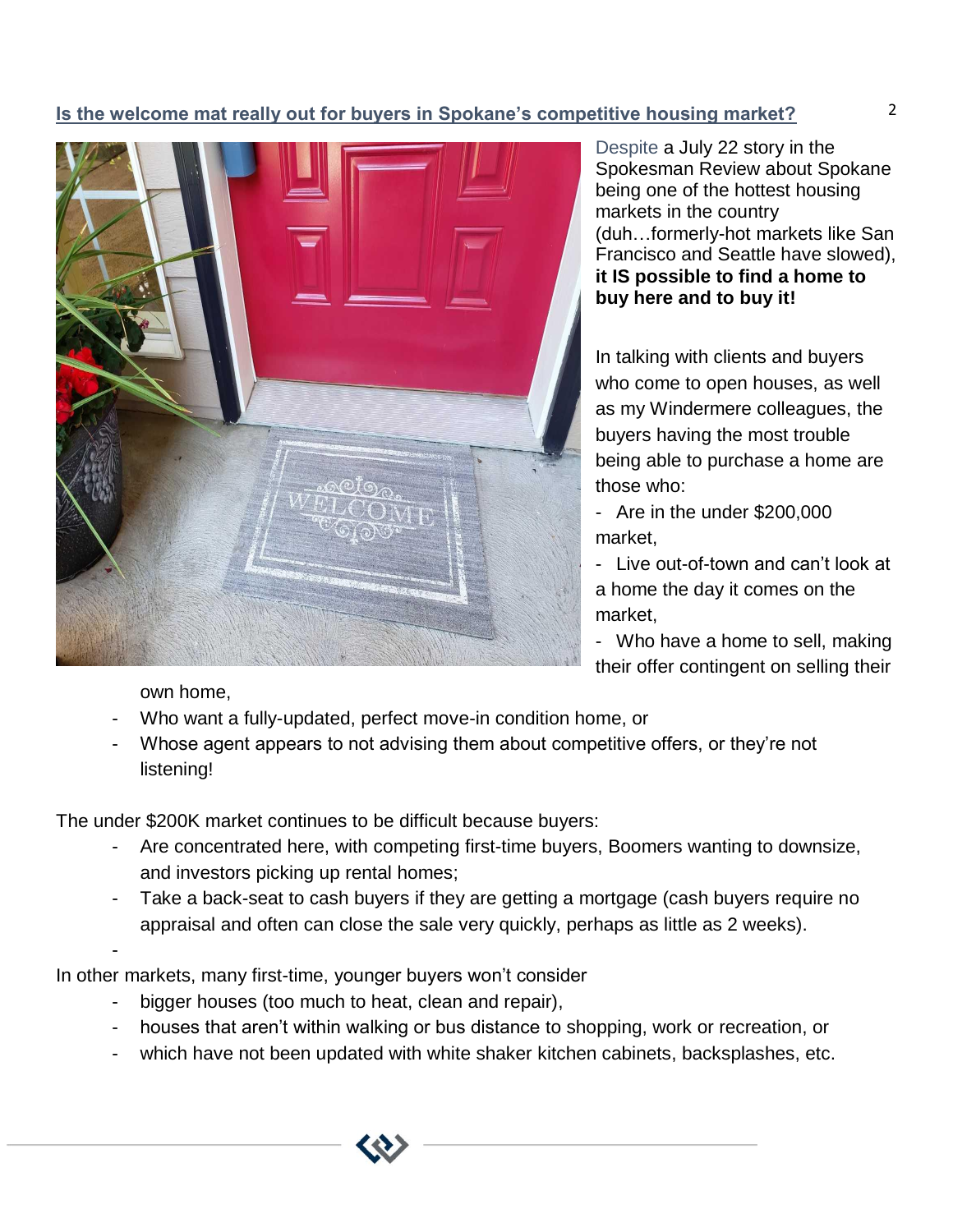Thankfully, lots of Spokane's housing stock -- ranchers and split levels built in the '60s-'80s – are still  $_3$ selling, despite being in fairly remote subdivisions and often needing the shag carpet and fluorescent lighting replaced. That is, of course, if they are priced with updating taken into consideration. While not all buyers are willing to buy a "fixer upper," many are willing to replace carpet, paint and remodel a bathroom, for example.

What if you are selling "That 70s House"? If at all possible, do consider relatively inexpensive



-

updates: Update trim in white and walls light grey. Change the metal light faceplates to modern white or brushed silver. Update faucets, towel racks, shower heads and knob.



Research how to paint (or have painted) wood paneling and brick/stone fireplaces. Replace chandeliers with modern ones (note one on right, new, vs. one on left, old). Remove the fluorescent kitchen lights and have recessed lighting installed, Clean and then paint the cement basement floor. Confused? Check out popular home décor-selling websites like Wayfair.com for ideas and costs. If you need to hire someone to accomplish this, let me know – I have access to many professionals.



### SVEN S*EZ:*

*Even with air conditioning, it's the dog days of summer! I LOVE that big fan!* 

*Mom sez I can't stay in the hot car, so I get left home a lot.* ☹ *I'd rather be swimming. Or kayaking. Or even chasing the ball or catching the frisbee til I drop.*

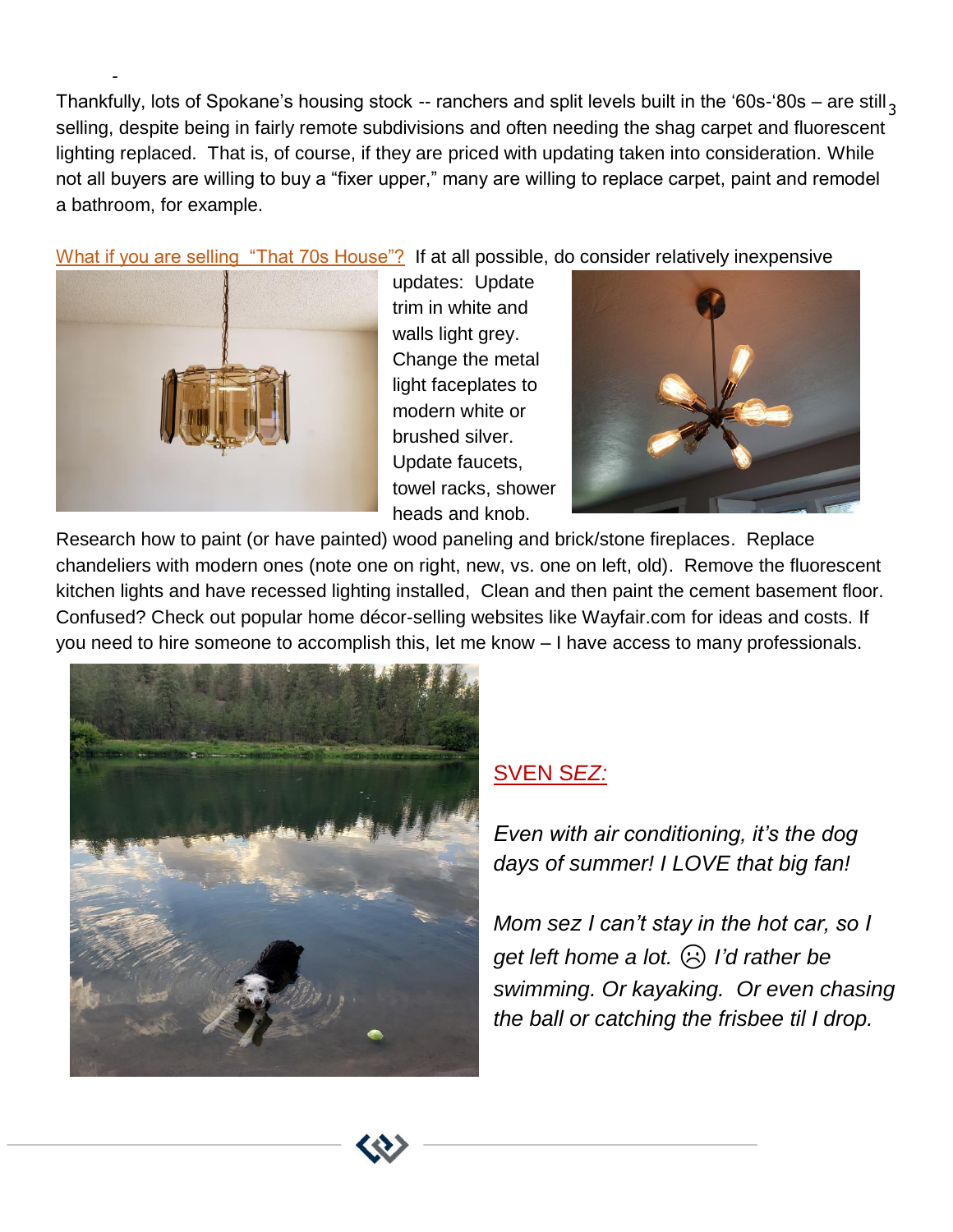*If you need to live closer to the water or the park, or you need a bigger yard (one with a pool?), call my mom! 509-294-1085 is her number. Believe me, she is wellacquainted with dog needs! She'll listen to yours, too.*





**I'm on Instagram as LauraZahnSpokaneFan, so feel free to follow (Sven and) me there! Would you please LIKE the Facebook page and FOLLOW it and share postings of interest? What would you like to know about buying or selling a home?**

**Please don't be a stranger – how can I help you? Email me at [LauraZahn@Windermere.com](mailto:LauraZahn@Windermere.com) or call 509-294-1085!** 

*UNSUBSCRIBE? Simply email back with that (dreaded) word in the subject line.*

**And don't forget, my AirBnB sleeps 4 and still has openings in August! Please look it up and make reservations at<https://www.airbnb.com/rooms/27362952> Sven and I will see you there!**